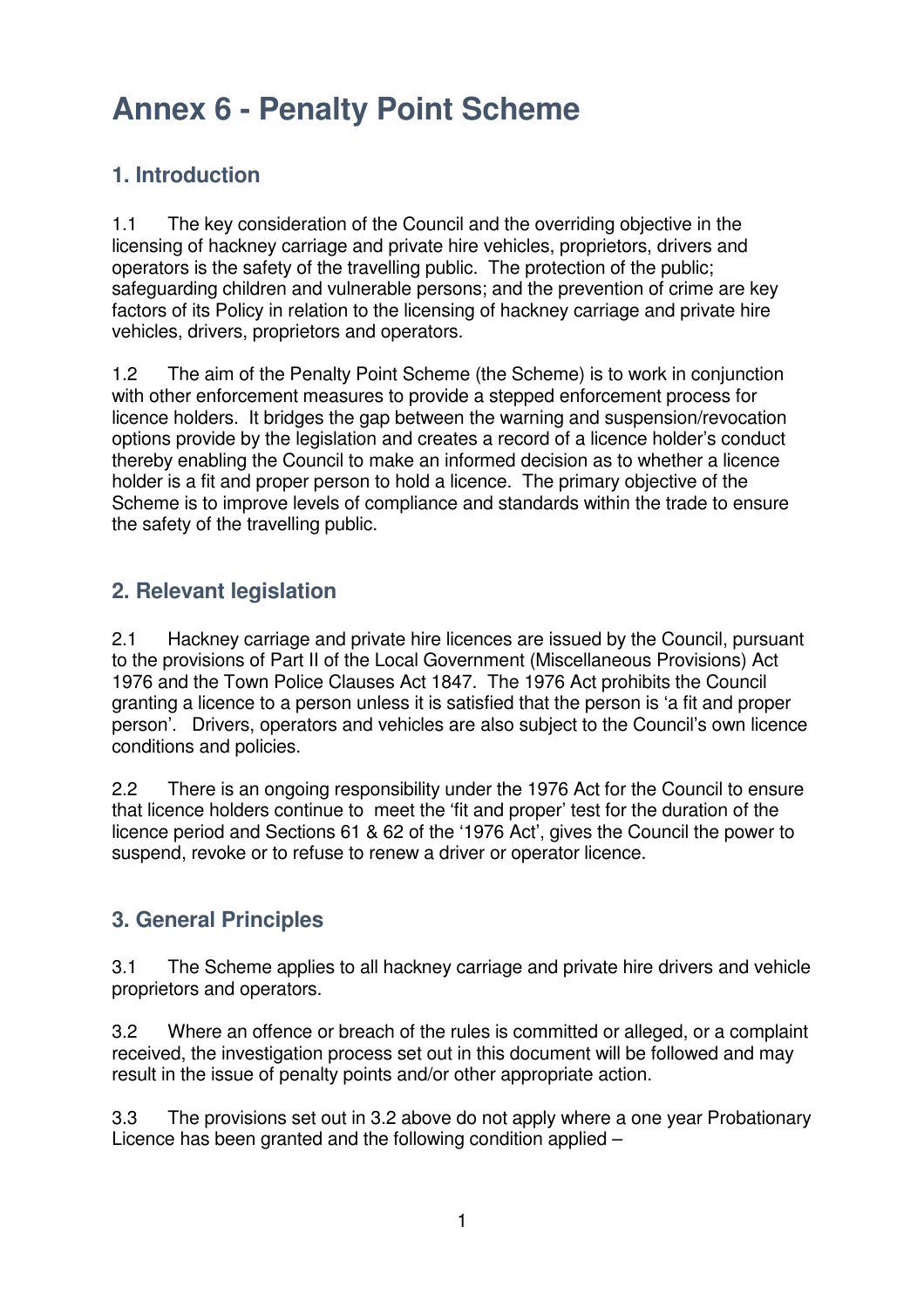If during the period of this probationary licence you receive any criminal or motoring convictions or any fixed penalty notices or any another form of restorative justice or do not fully comply with the Council's Hackney Carriage and Private Hire Licensing Policy, Annexes and Appendices or where complaints or intelligence are received which following a full investigation leads the Council to consider that a licence should not have been granted then the process to revoke the licence will commence.

Any breach of this probationary condition will result in the Council taking action to revoke the licence; the suspension process under this Penalty Point Scheme will not apply.

3.4 The penalty point process will operate without prejudice to the Council's ability to take other action that it is entitled to take under legislation and regulations.

3.5 Points issued under this Penalty Point Scheme will remain current for 12 months from the date they are issued. At the conclusion of a period of suspension 6 penalty points will remain on the licence.

3.6 The penalty points issued will be at the discretion of the investigating officer and in accordance with the penalty points' table.

3.7 If a licence holder fails to report a conviction 4 points will be applied to the licence plus those that would be applied under the Council's Convictions Policy. If the conviction is reported only those points for the conviction will be applied to the licence

#### **Please note – the failure to respond to an investigating officer's repeated attempts to make contact, in order to properly investigate a matter, may result in points being applied without having had the licence holder's input.**

3.8 The imposition of penalty points against a driver who is an employee will not necessarily result in the imposition of points to their employer. However points may be issued to one or more parties for a single contravention if the circumstances warrant such action being taken i.e. where there is joint responsibility for the contravention.

3.9 Licence holders may see their penalty point record at any time. Vehicle proprietors and licensed operators may make a written request to view the penalty point record of their employees; any such request must give full reasons for the request. All such requests are subject to approval by the Licensing, Food & Safety Manager.

3.10 The Council may as part of its investigations into an alleged offence/complaint or similar matter request a Police National Computer check (PNC) to ensure that it has all the evidence necessary to properly investigate the matter; this evidence will be made available to the Committee to assist it in reaching its decision. This may mean that matters that formed part of a previous decision are reconsidered in the light of new evidence and may result in a licence, previously granted, being revoked.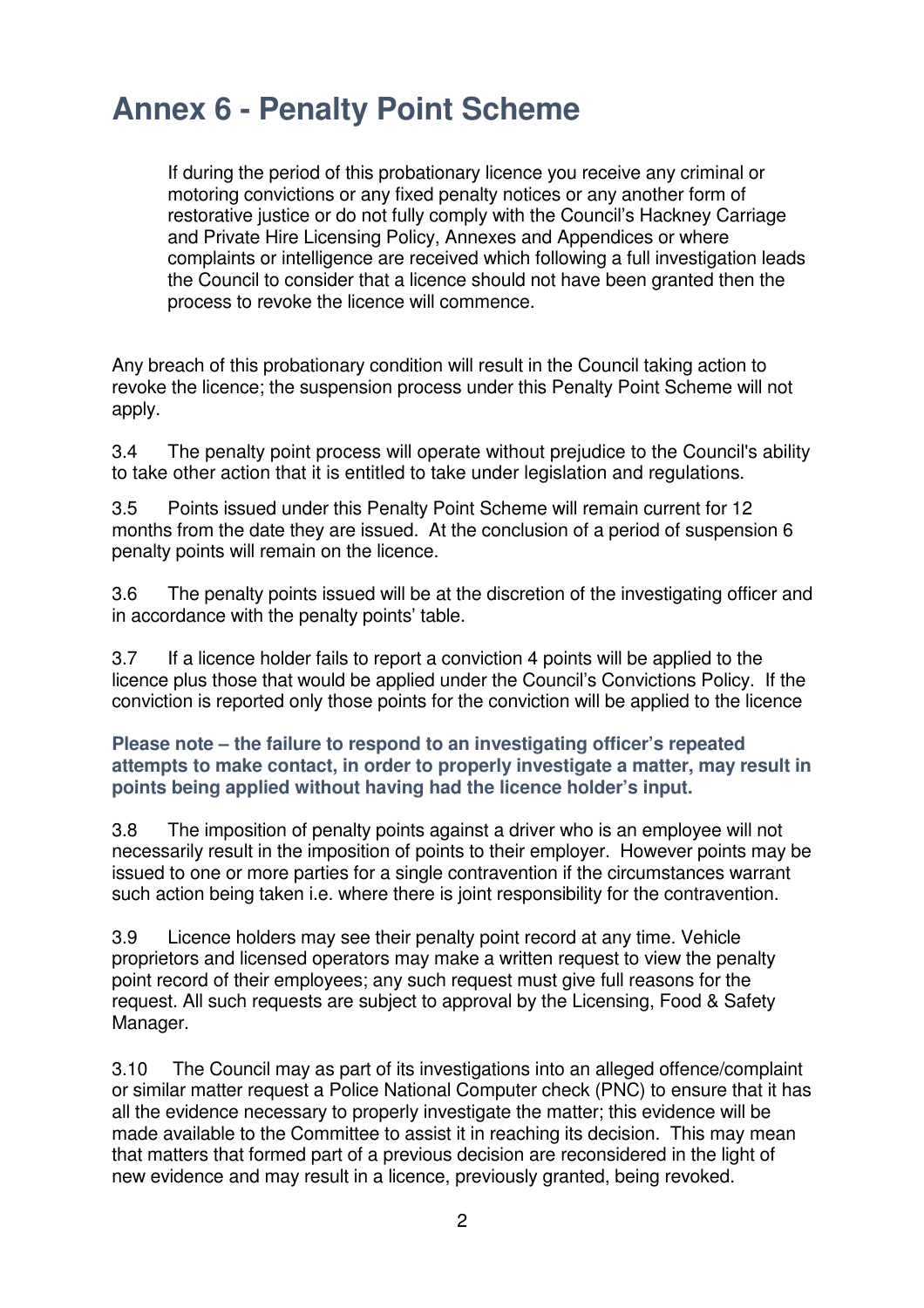**Please note – In addition to penalty points licence holders may also receive points for convictions etc. under the Council's Convictions Policy. These points will be added to those given under this Scheme and where the total exceeds 12 in any one year the licence holder should expect consideration to be given to the suspension or revocation of their licence. Points will not be given under both Policies for the same offence. Points given under the Convictions Policy are not removed by a period of suspension.** 

#### **4. Investigation, Committee and Appeal Procedure**

4.1 The Council will deal with all genuine complaints or witnessed/alleged breaches of the legislation, licence conditions and/or policy as follows –

- a. On receipt of a complaint or where there is an alleged breach of the Council's conditions or other relevant statutory provisions, a member of the Licensing Team will assess whether they believe there is a case to answer.
- b. If it is considered there is a case to answer, a member of the Licensing Team will investigate the facts which may include interviewing the relevant individuals under caution.
- c. Upon completion of the investigation, penalty points may be applied. Notification that points have been given will be sent in writing to the licence holder and, where appropriate, a copy will be sent to their vehicle proprietor or operator within 7 days of the decision. The award of points can be appealed to the Licensing Manager in the first instance and this should be done within 21 days of being notified of the award of points. Appeals must be made in writing to licensing.team@colchester.gov.uk or to the Licensing, Food & Safety Manager, Colchester Borough Council, Rowan House, 33 Sheepen Road, Colchester CO3 3WG
- d. The Licensing Manager will consider the matter and confirm his decision in writing to the licence holder. There is a further right of appeal to the Licensing Committee within 21 days of being notified of the decision. The Licence holder can attend this meeting and address the Committee. The Committee will make a decision based on evidence. The determination of the Licensing Committee is final; there is no further right of appeal to the Magistrates Court.

**Please note – it is important to exercise the right of appeal if the licence holder does not believe the points should have been awarded and wishes to challenge the evidence that resulted in the award of points. If further points are awarded and the 12 point threshold is reached, the impositions of points cannot be challenged at a later suspension hearing. Points must be challenged in line with the process set out above. It is important to note that the Licensing Committee, in addition to dismissing or upholding the appeal, have the discretion to award a lesser or greater number of points than displayed on the**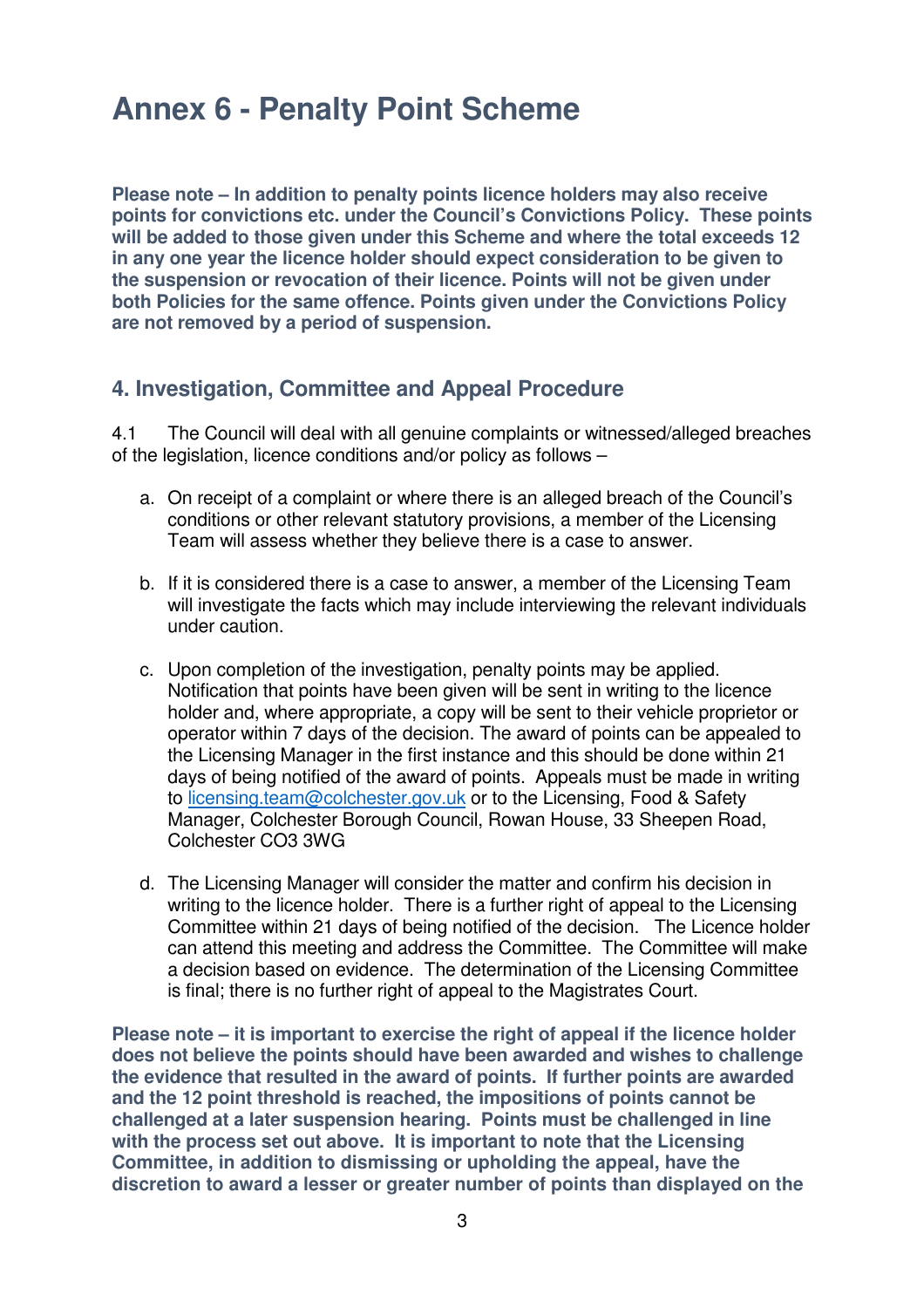#### **Penalty Point Table.**

4.2 Where a licence holder accumulates 12 or more points the following suspension periods apply -

- 28 consecutive days for the first occasion
- 56 consecutive days for the second occasion
- Revocation for any third accumulation of 12 points

4.3 In cases where the licence holder has reached the threshold for suspension/ revocation the licence holder will be notified in writing that their licence is suspended/revoked following the accumulation of 12 or more points.

4.4 There is a right of appeal to the Magistrates Court. Appeals against the suspension/revocation of a licence must be made in writing to the Clerk of the Court, Essex Magistrates' Court's, Osprey House, Hedgerows Business Park, Colchester Road, Springfield, Chelmsford CM2 5PF. Where an appeal has been made the implementation of any suspension or revocation will be held over until the determination of the appeal.

#### **Revocation**

4.5 If following completion of the investigation (set out in 4.1and 2 above) there are matters of significant concern requiring urgent action, which the Policy indicates should result in the revocation of the licence, the following process will be followed –

- a. The matter will be reported to the Licensing, Food & Safety Manager (the Manager) for determination.
- b. The Manager will consider the matter and confirm his decision in writing to the licence holder. Depending on the nature of the offence the decision may be either to revoke the licence but allow the licence holder to operate until the appeal has been determined or revoke with immediate effect and not permit operation.
- c. There is a right of appeal to the Magistrates' Court as set out in Paragraph 4.4 above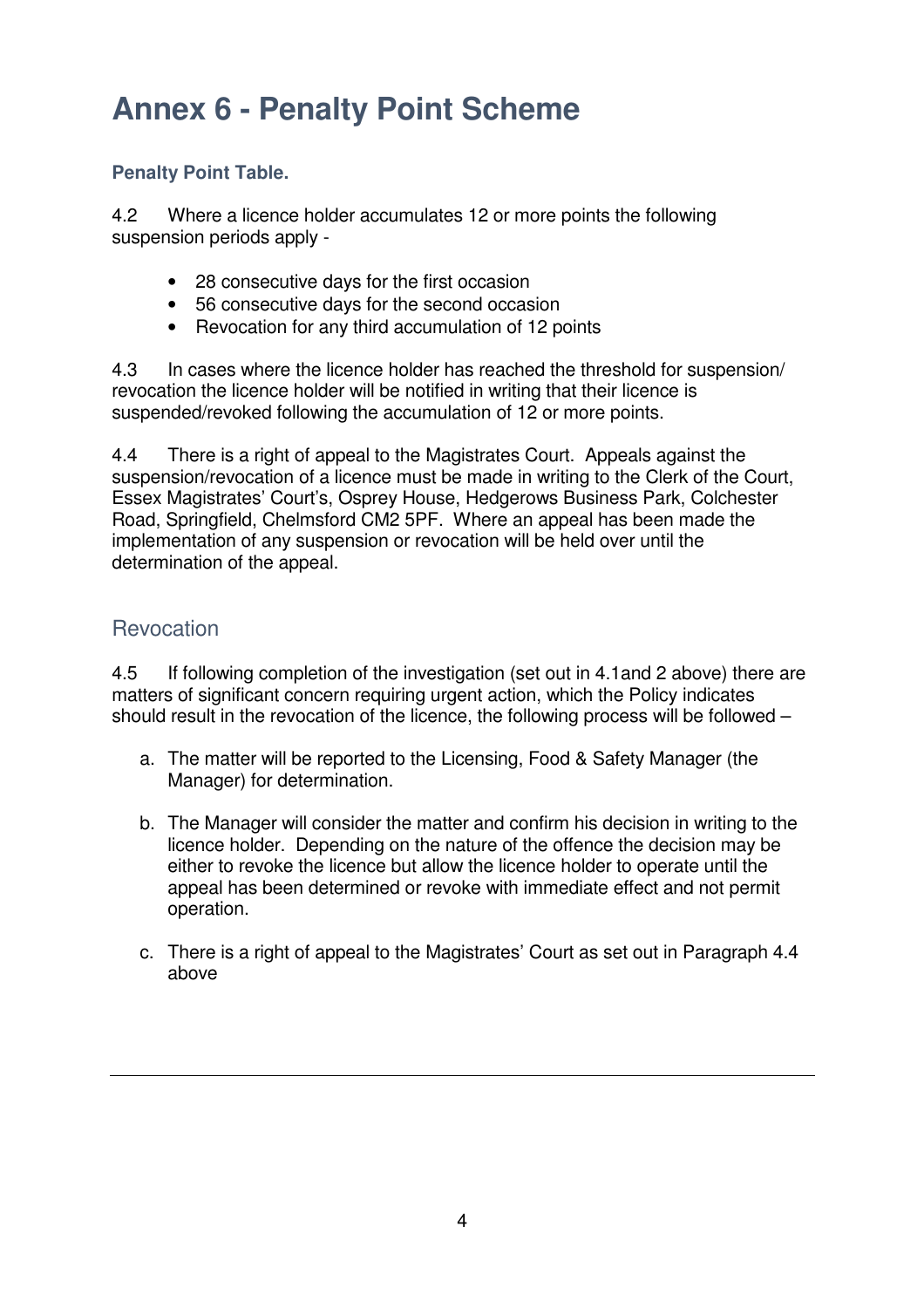#### **Examples of how the scheme will operate**

a. A driver may be given 6 points for failing to report an accident within 72 hours. These points will stay on their hackney carriage/private hire driver's licence for 12 months from the date they are given. If the driver also has 3 points on their licence from a previous conviction they will carry 9 points for the duration of that year. After this time the 6 points will be removed and the points for the conviction will reduce in line with the Convictions Policy.

b. If a driver already has 3 points under the convictions policy and then receives 9 points for plying for hire without a hackney carriage licence the driver should expect a 28 day suspension of the licence.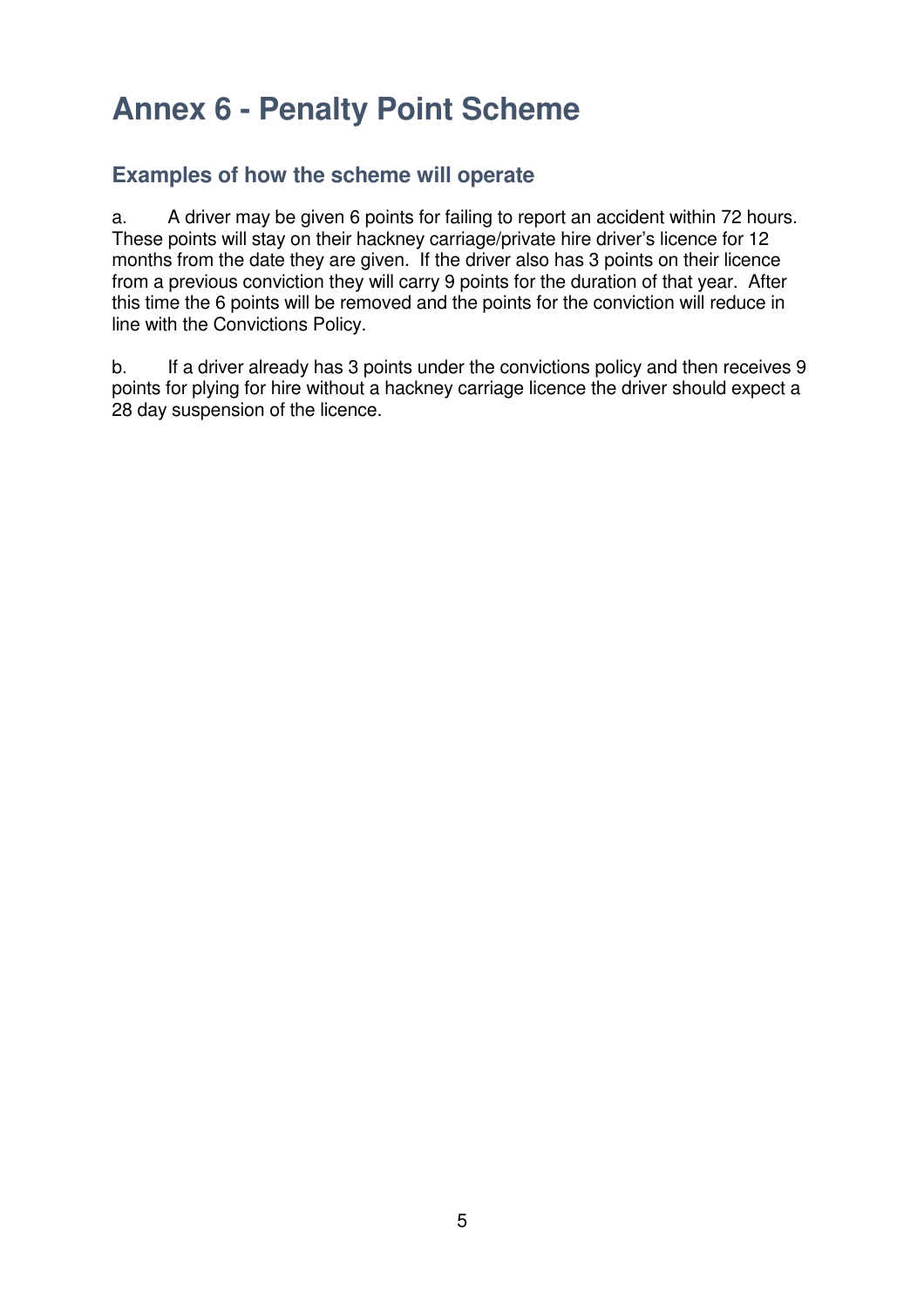### **Penalty Point Table**

| No.         | <b>Offence/Breach of</b><br><b>Conditions</b>                                                                                                                                     | <b>Points</b><br><b>Applicable</b> | <b>Driver</b> | <b>Vehicle</b><br><b>Owner</b> | <b>Operator</b> |
|-------------|-----------------------------------------------------------------------------------------------------------------------------------------------------------------------------------|------------------------------------|---------------|--------------------------------|-----------------|
| $1^*$       | Giving false information a<br>licence application                                                                                                                                 | 6                                  | X             | x                              | X               |
| $2^{\star}$ | Failure to notify the Council of<br>a change of address<br>1 <sup>st</sup> offence<br>$2nd$ offence                                                                               | 3<br>6                             | X<br>X        | X<br>X                         |                 |
| $3^*$       | Plying for hire without a<br>hackney carriage licence<br>1 <sup>st</sup> offence<br>2 <sup>nd</sup> offence                                                                       | 9<br>12                            | X<br>X        |                                |                 |
| $4^*$       | Driving a licensed vehicle<br>without a hackney carriage /<br>private hire driver's licence                                                                                       | 12                                 | X             |                                |                 |
| $5^*$       | Lending or parting with a<br>hackney carriage / private hire<br>driver's licence.                                                                                                 | 9                                  | X             |                                |                 |
| $6*$        | Employing or permitting an<br>unlicensed driver to drive a<br>licensed vehicle                                                                                                    | 12                                 | X             | X                              | X               |
| $7^*$       | Failure of a proprietor to retain<br>in his/her possession copies<br>of any hackney carriage<br>driver's licence that permits<br>them to drive their vehicle                      | 3                                  |               | X                              |                 |
| $8*$        | Failure of a proprietor to<br>produce on request by an<br>authorised officer any<br>hackney carriage driver's<br>licence for whom he has<br>permitted to drive his/her<br>vehicle | 3                                  |               | X                              |                 |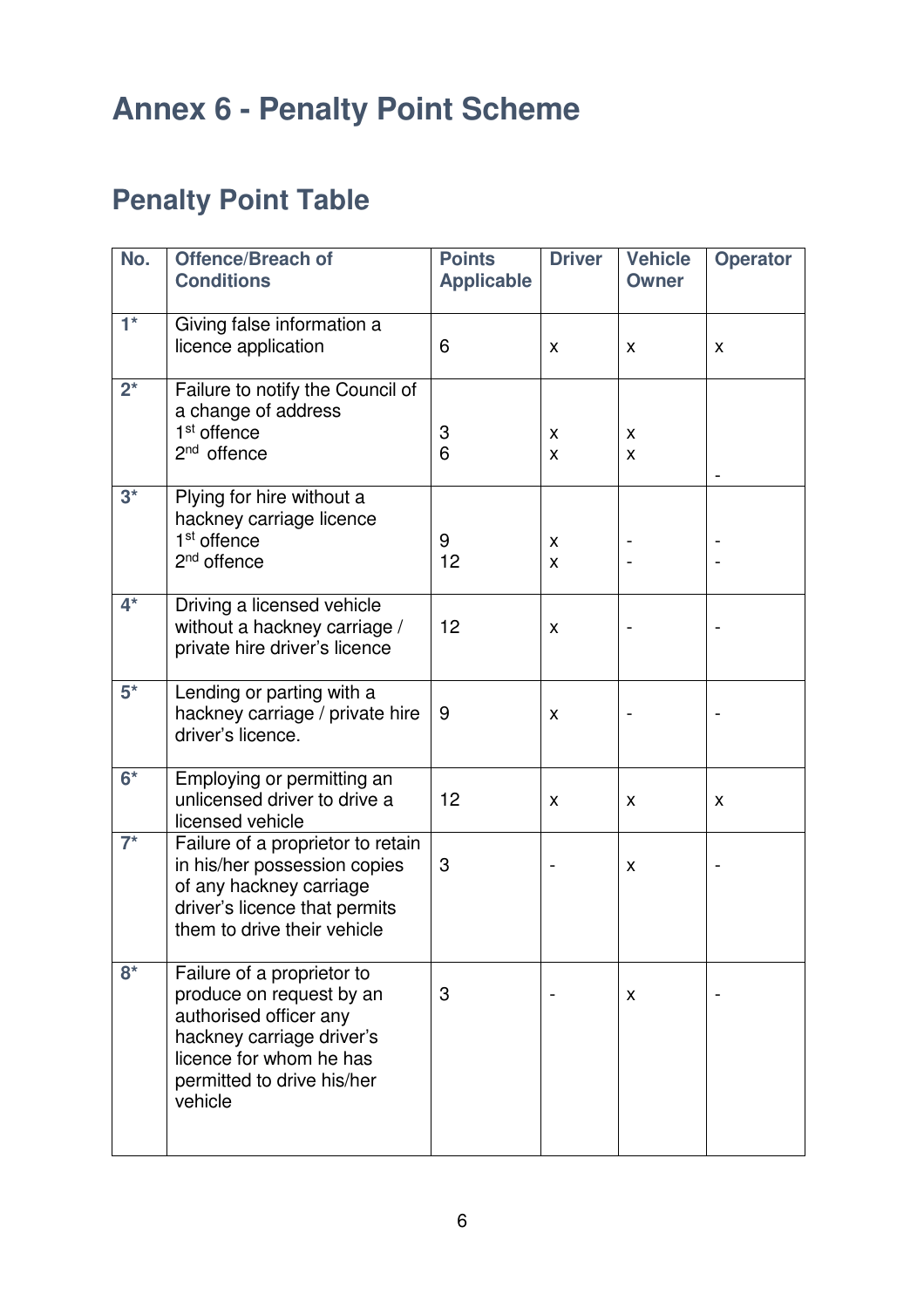| $9*$  | Failure to display a hackney<br>carriage or private hire<br>identification plate                    | $\overline{4}$ | X |   |  |
|-------|-----------------------------------------------------------------------------------------------------|----------------|---|---|--|
| $10*$ | Refusal to take a fare without<br>a reasonable excuse                                               | $\overline{4}$ | X |   |  |
| $11*$ | Charging more than the<br>agreed or legal fare                                                      | 6              | X |   |  |
| $12*$ | Obtaining more than the legal<br>fare (including failure to<br>refund)                              | 6              | X |   |  |
| $13*$ | Travelling less than the lawful<br>distance for an agreed fare                                      | 6              | X |   |  |
| $14*$ | Failure to wait after a deposit<br>has been paid                                                    | 6              | X |   |  |
| $15*$ | Carrying persons other than<br>with the consent of the hirer                                        | 6              | X |   |  |
| $16*$ | Driving a licensed vehicle<br>without the proprietor or<br>operator's consent                       | 12             | X |   |  |
| $17*$ | Allowing a person to drive a<br>licensed vehicle without the<br>proprietor or operator's<br>consent | 12             | X |   |  |
| $18*$ | Driver leaving a hackney<br>carriage unattended                                                     | $\overline{4}$ | X |   |  |
| $19*$ | Hackney carriage driver<br>obstructing other hackney<br>carriages                                   | 4              | X |   |  |
| $20*$ | <b>Breech of Byelaws</b>                                                                            | 4              | X | X |  |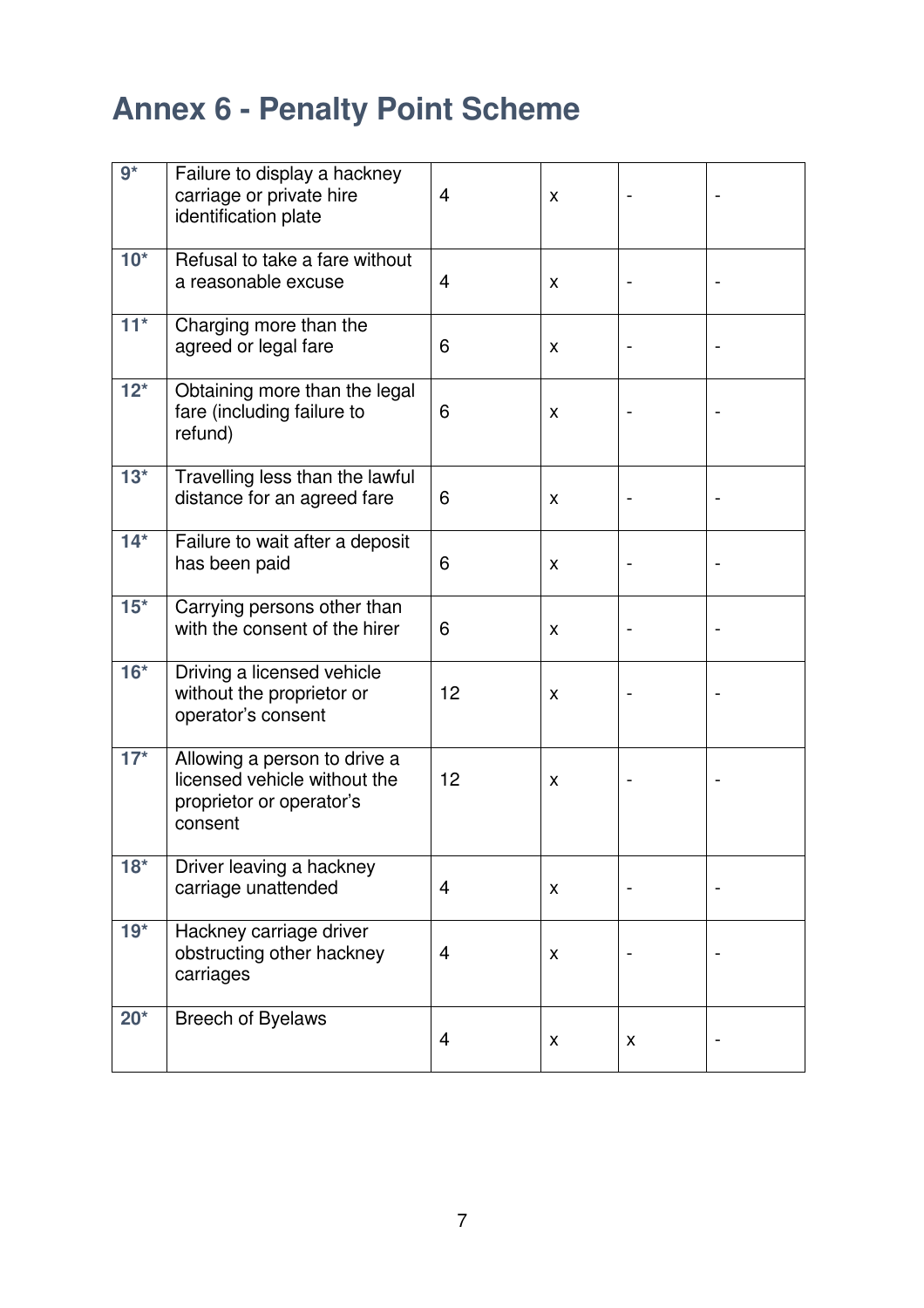| $21*$ | A licensed driver using an<br>unlicensed vehicle for private<br>hire purposes                                          | 12 | X |    |    |
|-------|------------------------------------------------------------------------------------------------------------------------|----|---|----|----|
| $22*$ | Operating a private hire<br>vehicle without a private hire<br>operators' licence                                       | 9  |   |    | X  |
| $23*$ | Operating an unlicensed<br>vehicle as a private hire<br>vehicle                                                        | 12 | X | X  | X  |
| $24*$ | Operating a private hire<br>vehicle when the driver is not<br>licensed as a private hire<br>driver                     | 12 | X | X  | X  |
| $25*$ | Failure to notify the transfer of<br>a vehicle licence                                                                 | 3  |   | X  | X  |
| $26*$ | Failure to present a hackney<br>carriage or private hire vehicle<br>for inspection upon request                        | 6  | X | X  | X  |
| $27*$ | Failure to inform the Council<br>where a hackney carriage or<br>private hire vehicle is stored,<br>if requested        | 3  | X | X  | X  |
| $28*$ | Failure to report an accident<br>to the Council within seventy<br>two hours                                            | 6  | X | X  | x  |
| $29*$ | Failure to produce the vehicle<br>and/or insurance upon<br>request                                                     | 6  | X | X. | X. |
| $30*$ | Failure to produce a driver's<br>licence upon request                                                                  | 6  | X |    |    |
| $31*$ | Failure to wear a driver's<br>badge                                                                                    | 3  | X |    |    |
| $32*$ | Failure of a private hire<br>operator to keep proper<br>records of all bookings and<br>driver and vehicle licences, or | 4  |   |    | X  |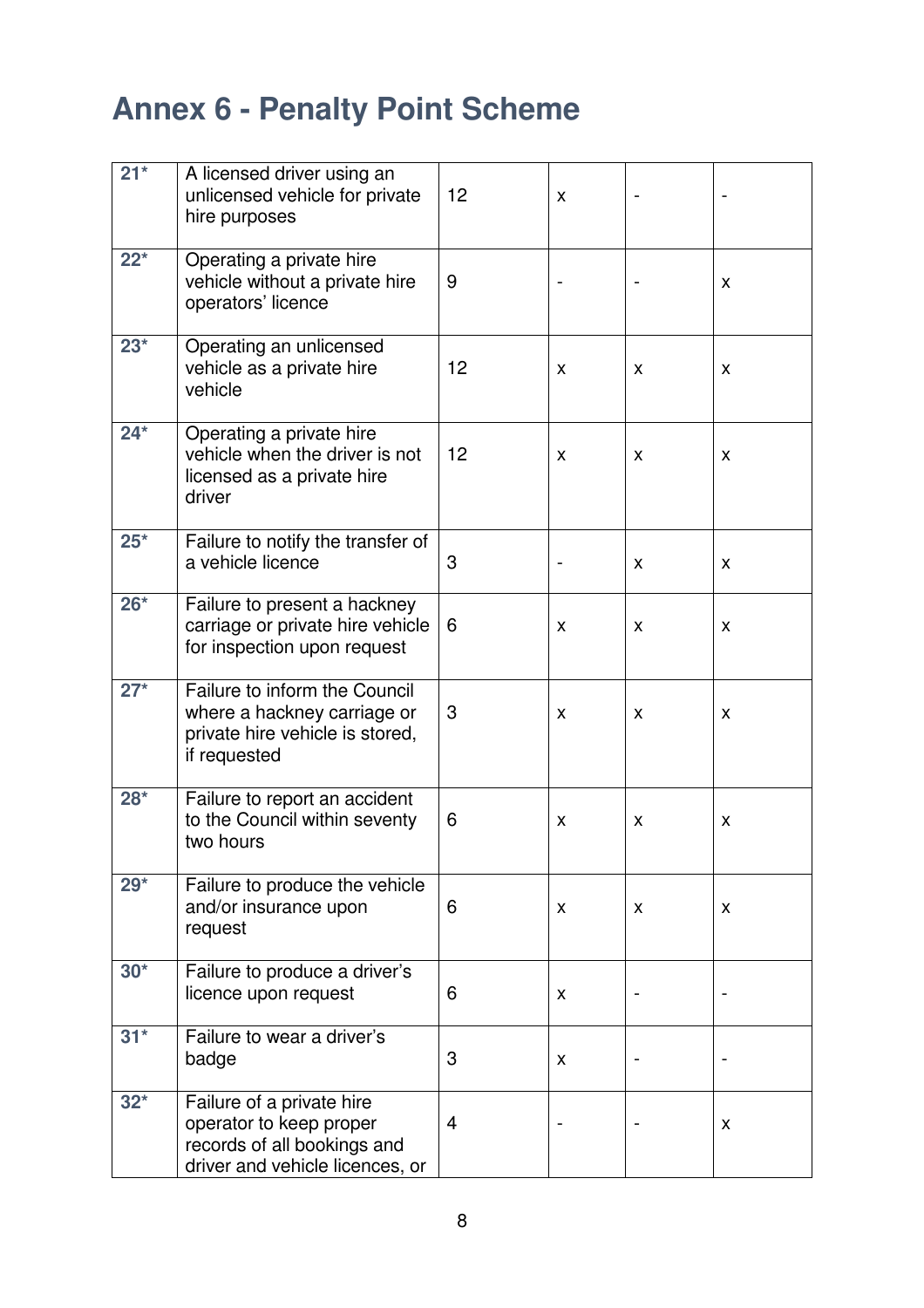|       | failure to produce them upon<br>request of an authorised<br>officer of the Council or a<br>police officer within<br>reasonable time / or time<br>specified             |    |   |   |   |
|-------|------------------------------------------------------------------------------------------------------------------------------------------------------------------------|----|---|---|---|
| $33*$ | Failure of a private hire<br>operator to produce his<br>licence upon request                                                                                           | 4  |   |   | X |
| $34*$ | Making a false statement or<br>withholding information to<br>obtain a hackney<br>carriage/private hire driver's                                                        | 12 | X |   |   |
| $35*$ | Failure to return a plate after<br>notice has been given<br>following expiry, revocation,<br>or suspension of a hackney<br>carriage or private hire vehicle<br>licence | 6  | X | X | X |
| $36*$ | Failure to surrender a driver's<br>licence or badge on or after<br>suspension, revocation, or<br>refusal to renew                                                      | 6  | X |   |   |
| $37*$ | Permitting a private hire<br>vehicle to wait on a hackney<br>carriage rank                                                                                             | 6  | X |   |   |
| $38*$ | Hackney Carriage charging<br>more than the meter fare for a<br>journey ending outside the<br>District, without prior<br>agreement                                      | 8  | X |   |   |
| $39*$ | Hackney Carriage charging<br>more than the meter fare<br>when a hackney carriage is<br>used as a private hire vehicle                                                  | 8  | X |   |   |
| 40*   | Unnecessarily prolonging a<br>journey                                                                                                                                  | 8  | X |   |   |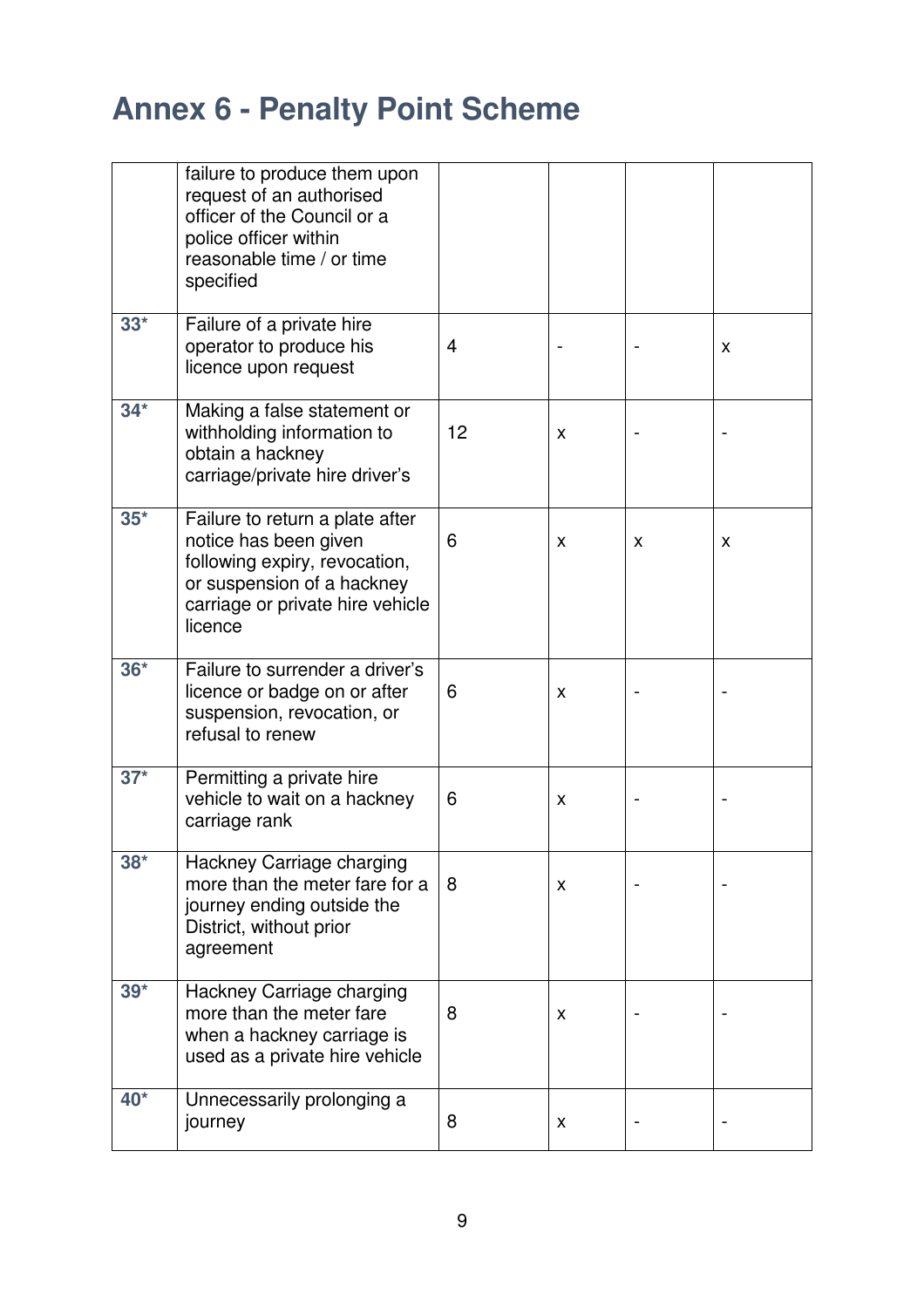|       | Interfering with a private hire<br>taxi-meter with intent to<br>mislead                                                                                                   | 12 | x | X | x |
|-------|---------------------------------------------------------------------------------------------------------------------------------------------------------------------------|----|---|---|---|
| $42*$ | Obstruction, failure to give<br>information or assistance or<br>failure to comply with a<br>requirement of an authorised<br>officer of the Council or a<br>police officer | 6  | х | x | x |

Matters marked with a \* are direct contraventions of either the Town Police Clauses Act 1847 or the Local Government (Miscellaneous Provisions) Act 1976 and may result in prosecution in addition to any penalty points incurred.

| <b>Licensing Policy</b> |                                                                                                                                        |                             |               |                                |                 |  |  |
|-------------------------|----------------------------------------------------------------------------------------------------------------------------------------|-----------------------------|---------------|--------------------------------|-----------------|--|--|
| No.                     | <b>Offence/Breach of</b><br><b>Conditions</b>                                                                                          | <b>Points</b><br>applicable | <b>Driver</b> | <b>Vehicle</b><br><b>Owner</b> | <b>Operator</b> |  |  |
| 43                      | Failure to ensure the safety<br>of passengers                                                                                          | 12                          | X             | X                              | X               |  |  |
| 44                      | Concealing or defacing a<br>vehicle licence plate                                                                                      | 6                           | X             | X                              | X               |  |  |
| 45                      | Failure to attend or attend<br>on time for a pre- arranged<br>appointment at the request<br>of the Council without<br>reasonable cause | $\overline{4}$              | X             | X                              | X               |  |  |
| 46                      | Conveying a greater<br>number of passengers than<br>permitted                                                                          | 6                           | X             |                                |                 |  |  |
| 47                      | Failure to give reasonable<br>assistance with passengers<br>luggage                                                                    | 3                           | X             |                                |                 |  |  |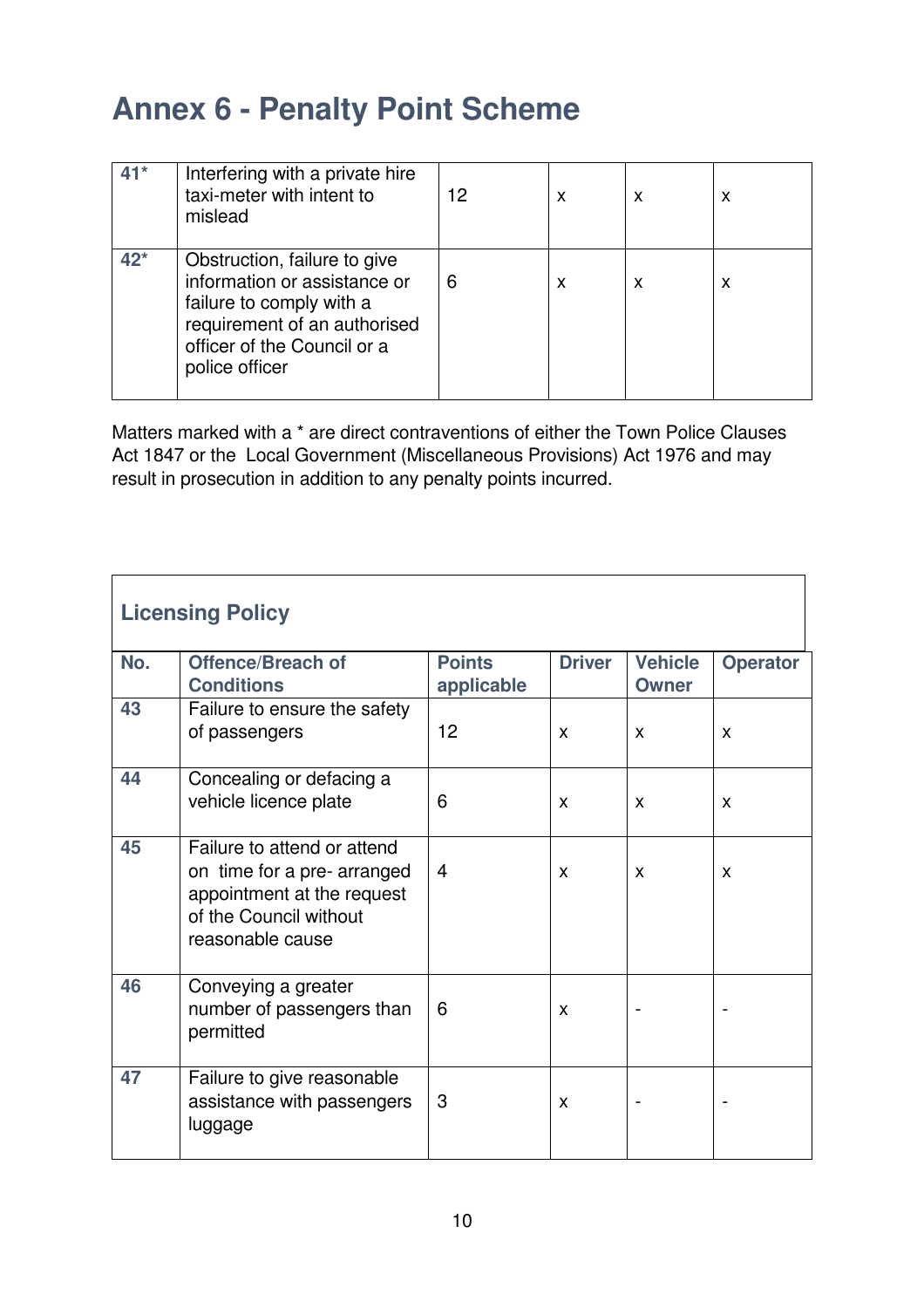| 48 | Private Hire soliciting for<br>hire or accepting a fare that<br>is not pre-booked                                                                                         | 6                                   | X |   |   |
|----|---------------------------------------------------------------------------------------------------------------------------------------------------------------------------|-------------------------------------|---|---|---|
| 49 | Operating/using a vehicle<br>that is not properly<br>maintained internally<br>/externally<br>1 <sup>st</sup> offence<br>$2nd$ offence                                     | 6<br>12                             | X | X | X |
| 50 | Driving without the consent<br>of the proprietor                                                                                                                          | 12                                  | X |   |   |
| 51 | Drinking or eating in the<br>vehicle whilst carrying<br>passengers                                                                                                        | 3                                   | X |   |   |
| 52 | Smoking in the vehicle,<br>including the use of<br>electronic cigarettes, at any<br>time<br>1 <sup>st</sup> offence<br>2 <sup>nd</sup> offence<br>3 <sup>rd</sup> offence | $3 + FPN$<br>$12 + FPN$<br>$12 + P$ | X |   |   |
| 53 | Causing excessive noise<br>from any radio or sound-<br>reproducing equipment<br>which annoys anyone either<br>in or outside the vehicle                                   | 3                                   | X |   |   |
| 54 | Playing of a music radio or<br>other sound producing<br>equipment without the<br>express permission of the<br>passenger(s)                                                | 3                                   | X |   |   |
| 55 | Sounding the horn to signal<br>that the vehicle has arrived<br>and so causing a potential<br>disturbance                                                                  | 3                                   | x |   |   |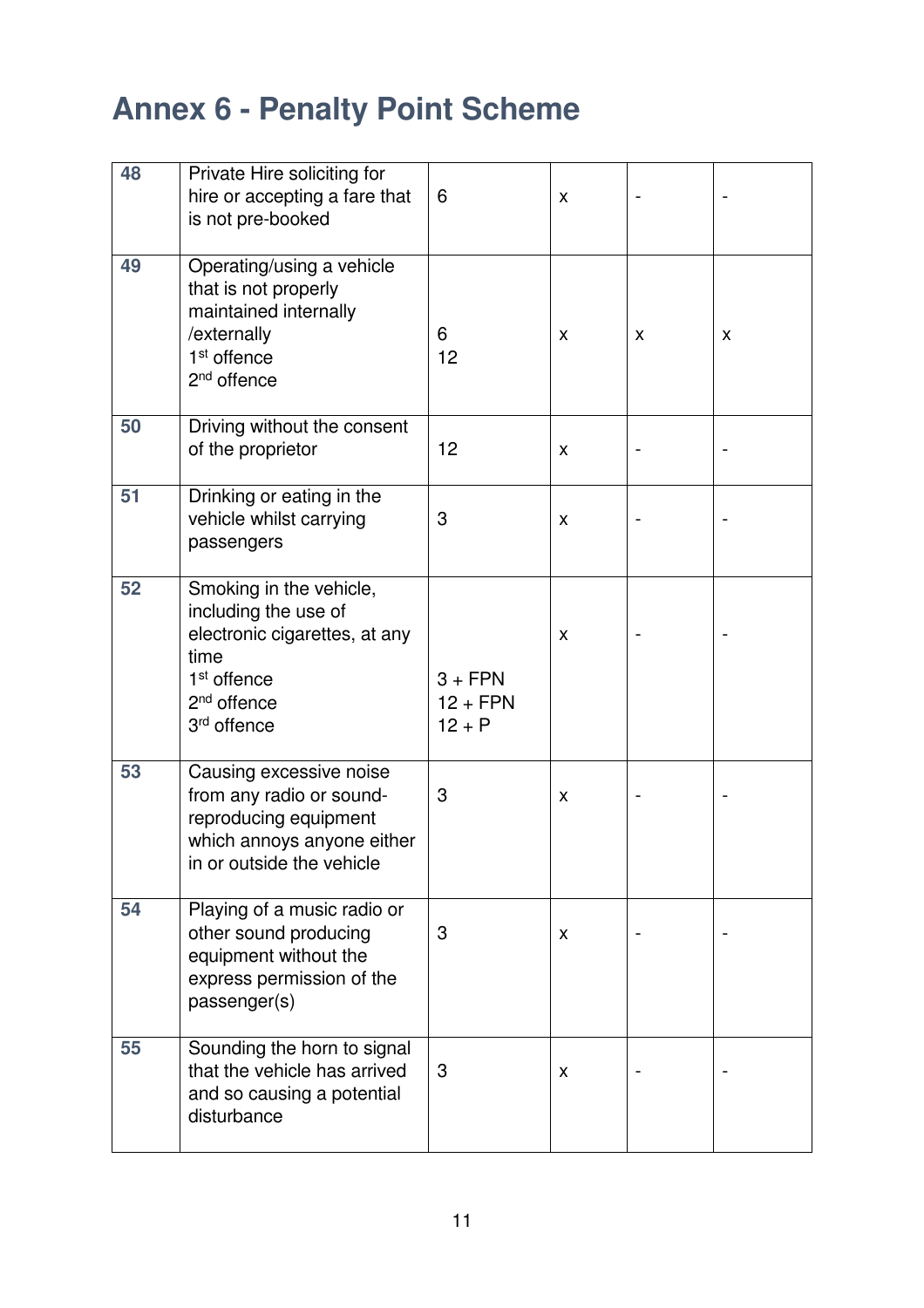| 56 | Allowing a private hire<br>vehicle to stand in such a<br>position as to suggest that it<br>is plying for hire or using a<br>hackney carriage stand          | 6                       | X |   |   |
|----|-------------------------------------------------------------------------------------------------------------------------------------------------------------|-------------------------|---|---|---|
| 57 | Parking a hackney carriage<br>vehicle or private hire<br>vehicle illegally so as to<br>cause an obstruction to<br>other road users                          | 4                       | X |   |   |
| 58 | Using a non-hands free<br>mobile telephone whilst<br>driving / engine running<br>1 <sup>st</sup> offence<br>2 <sup>nd</sup> offence                         | $6 + FPN$<br>$12 + FPN$ | X |   |   |
| 59 | Failure to advise of a<br>relevant medical condition                                                                                                        | 12                      | X |   |   |
| 60 | Failure to provide a receipt<br>for a fare when requested                                                                                                   | 3                       | X |   |   |
| 61 | Failure to operate the meter<br>from the commencement of<br>the journey and /or charging<br>more that the fixed charge<br>for hire of a hackney<br>carriage | 8                       | X | X |   |
| 62 | Failure to notify the Council<br>of relevant change to<br>licence details within the<br>time specified in the<br>associated licence<br>conditions           | 3                       | X | X | X |
| 63 | Failure to produce a<br>hackney carriage or private<br>hire licence upon request                                                                            | 3                       | X | X | X |
| 64 | Failure to show a private<br>hire driver's licence to the                                                                                                   | 3                       | X |   |   |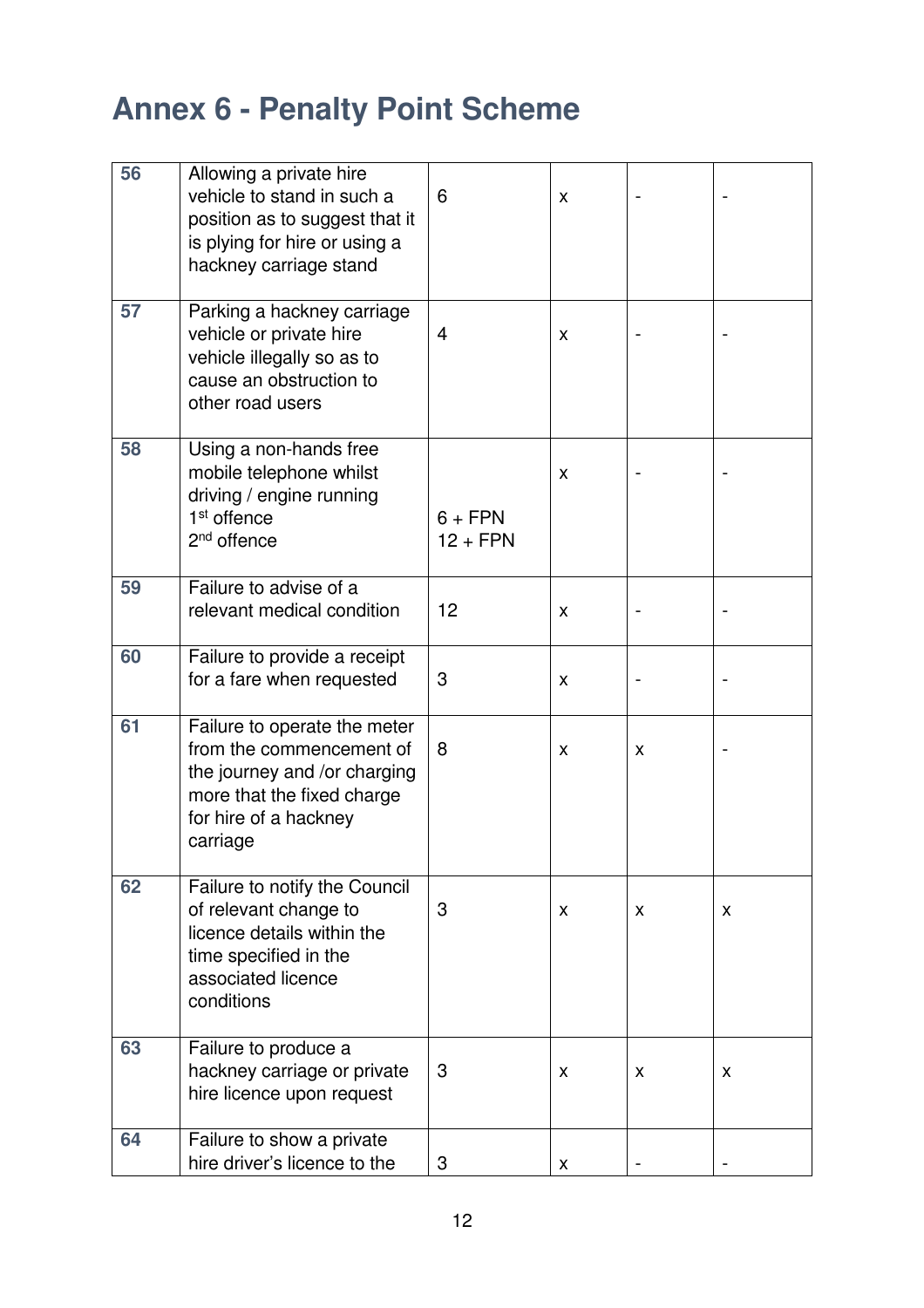|    | private hire operator at the<br>commencement of<br>employment                                                                                                                                      |                                                                                                 |   |   |   |
|----|----------------------------------------------------------------------------------------------------------------------------------------------------------------------------------------------------|-------------------------------------------------------------------------------------------------|---|---|---|
| 65 | Failure of a private hire<br>operator to request and<br>keep a copy all driver's<br>licence in his employ at the<br>beginning of employment                                                        | 3                                                                                               |   |   | X |
| 66 | Failure of a licence holder to<br>disclose convictions within 7<br>days of the conviction                                                                                                          | 4 plus the<br>points for<br>the actual<br>offence as<br>set out in the<br>Convictions<br>Policy | X | X | X |
| 67 | Failing to deal with lost<br>property in an appropriate<br>manner<br>1 <sup>st</sup> offence<br>2 <sup>nd</sup> offence                                                                            | 6<br>12                                                                                         | x |   |   |
| 68 | Failure to report an accident<br>within 72 hours                                                                                                                                                   | 6                                                                                               | X |   |   |
| 69 | Failure to comply with<br>requirements for the safe<br>carrying of a wheelchair                                                                                                                    | 6                                                                                               | X | X |   |
| 70 | Operating a vehicle that<br>does not comply with the<br>Council's licensing policy or<br>relevant legislation where<br>such a breach of<br>policy/legislation is not<br>otherwise specified herein | $3 - 12$                                                                                        |   | X | X |
| 71 | A Private Hire driver using a<br>Hackney Carriage vehicle<br>without a Hackney Carriage<br>driver licence                                                                                          | 12                                                                                              | X |   |   |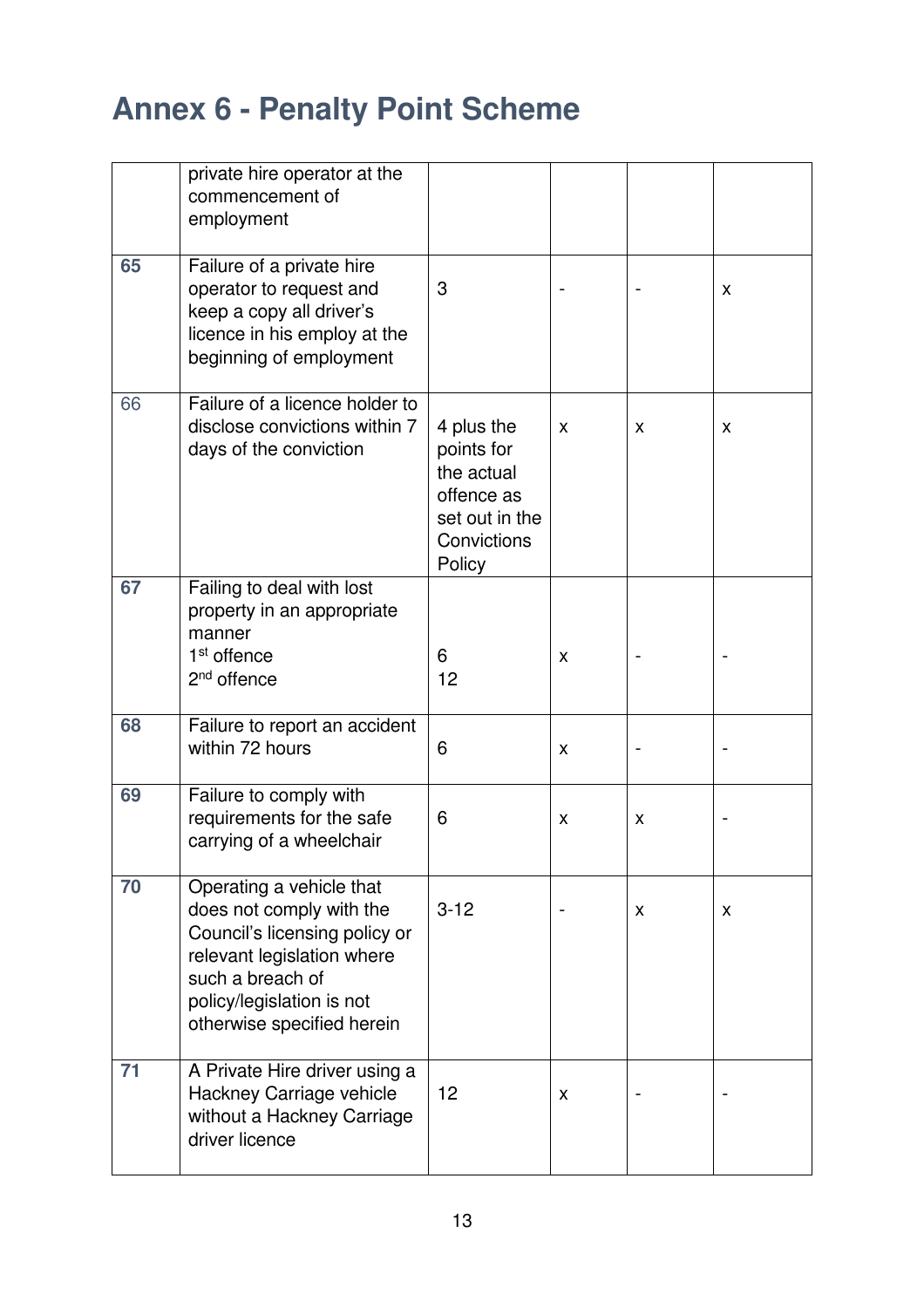| 72 | Failure to carry and/or<br>maintain an approved<br>operational fire extinguisher,<br>where fitted                                                             | 3        | X | X |   |
|----|---------------------------------------------------------------------------------------------------------------------------------------------------------------|----------|---|---|---|
| 73 | Modifying a licensed vehicle<br>without the consent of the<br>Council                                                                                         | $6 - 12$ |   | X | X |
| 74 | Failure to display or<br>maintain external plates as<br>issued by the Council or<br>displaying them incorrectly                                               | 4        | X | X |   |
| 75 | Affixing or displaying a roof<br>sign on a private hire vehicle<br>or failure to affix a roof sign<br>to a Hackney Carriage<br>Vehicle                        | 4        | X | X |   |
| 76 | Displaying a sign or<br>advertisement on a licensed<br>vehicle that does not satisfy<br>the policy requirements or<br>has not been approved by<br>the Council | 6        |   | X | X |
| 77 | Using a taxi-meter that does<br>not conform to Council<br>requirements                                                                                        | 6        | X | X | X |
| 78 | Using a licensed vehicle<br>with no insurance or<br>inadequate insurance for the<br>vehicle                                                                   | 12       |   | X | X |
| 79 | Permitting the vehicle to be<br>used for any illegal or<br>immoral purposes                                                                                   | 12       | X | X | X |
| 80 | Failure of a private hire<br>operator to ensure that<br>office staff act in a civil and<br>courteous manner at all                                            | 3        |   |   | X |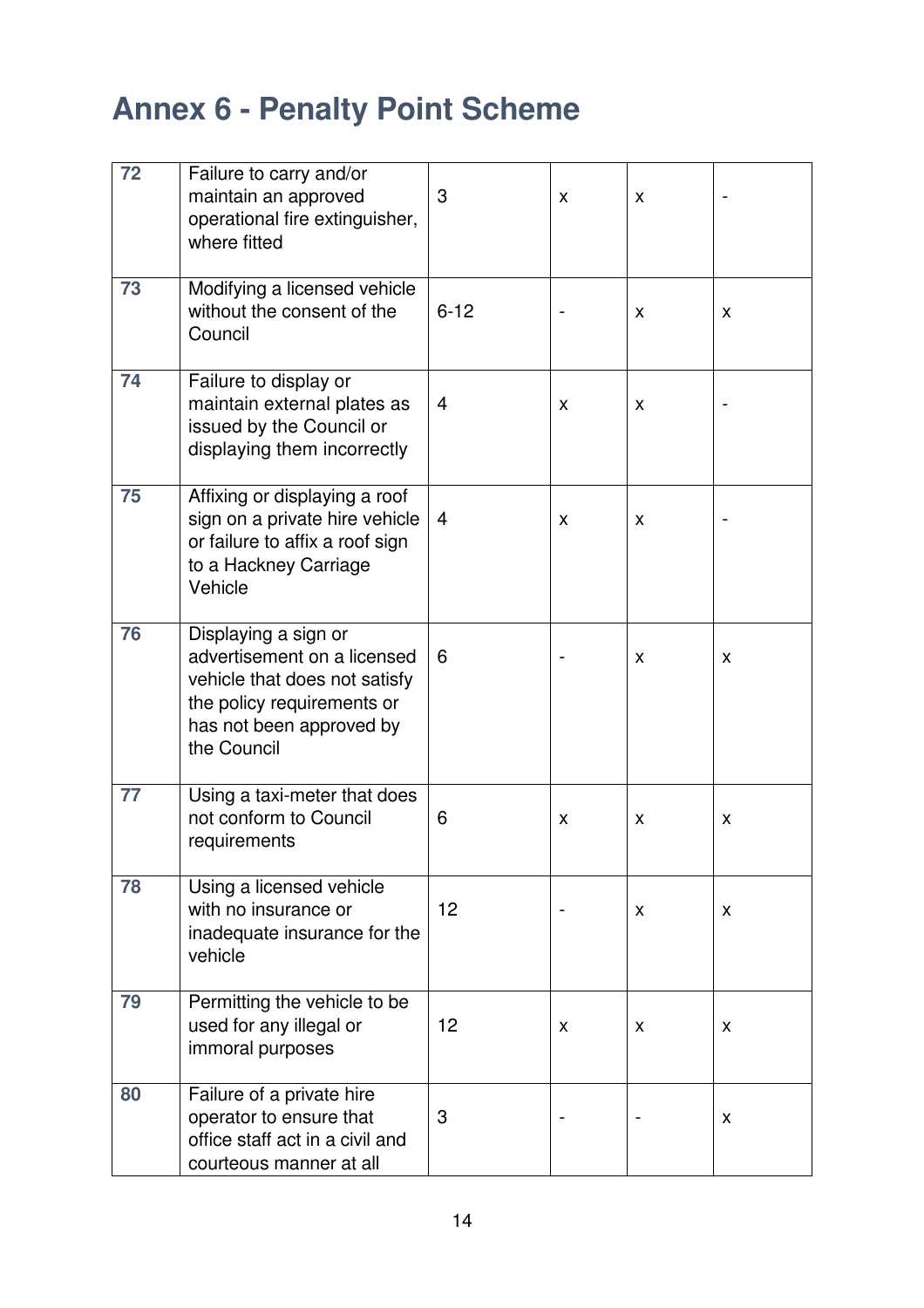|    | times                                                                                                                                                                                                     |   |              |   |   |
|----|-----------------------------------------------------------------------------------------------------------------------------------------------------------------------------------------------------------|---|--------------|---|---|
| 81 | Failure of a private hire<br>operator to keep the<br>operating premises in<br>accordance with Council<br>requirements                                                                                     | 3 |              |   | X |
| 82 | Failure of a private hire<br>operator to ensure that all<br>vehicles operated by him<br>are adequately insured                                                                                            | 9 |              |   | X |
| 83 | Failure of a private hire<br>operator to obtain public<br>liability insurance for the<br>operating premises if the<br>public are allowed access                                                           | 6 |              |   | X |
| 84 | Driving or allowing a<br>hackney carriage vehicle to<br>be driven with tinted<br>windows which do not<br>conform to licence<br>conditions                                                                 | 3 | x            | X |   |
| 85 | Driving or allowing a<br>hackney carriage or private<br>hire vehicle to be driven<br>without displaying the door<br>signs or attaching the signs<br>other than in accordance<br>with the Council's Policy | 3 | x            | X | X |
| 86 | Allowing a hackney carriage<br>vehicle to be driven with a<br>top sign that is in breach of<br>the licence conditions                                                                                     | 3 |              | X |   |
| 87 | Illegal ranking                                                                                                                                                                                           | 6 | $\mathsf{x}$ |   |   |
| 88 | Failure to comply with<br><b>Council Livery</b>                                                                                                                                                           | 6 | X            | X | X |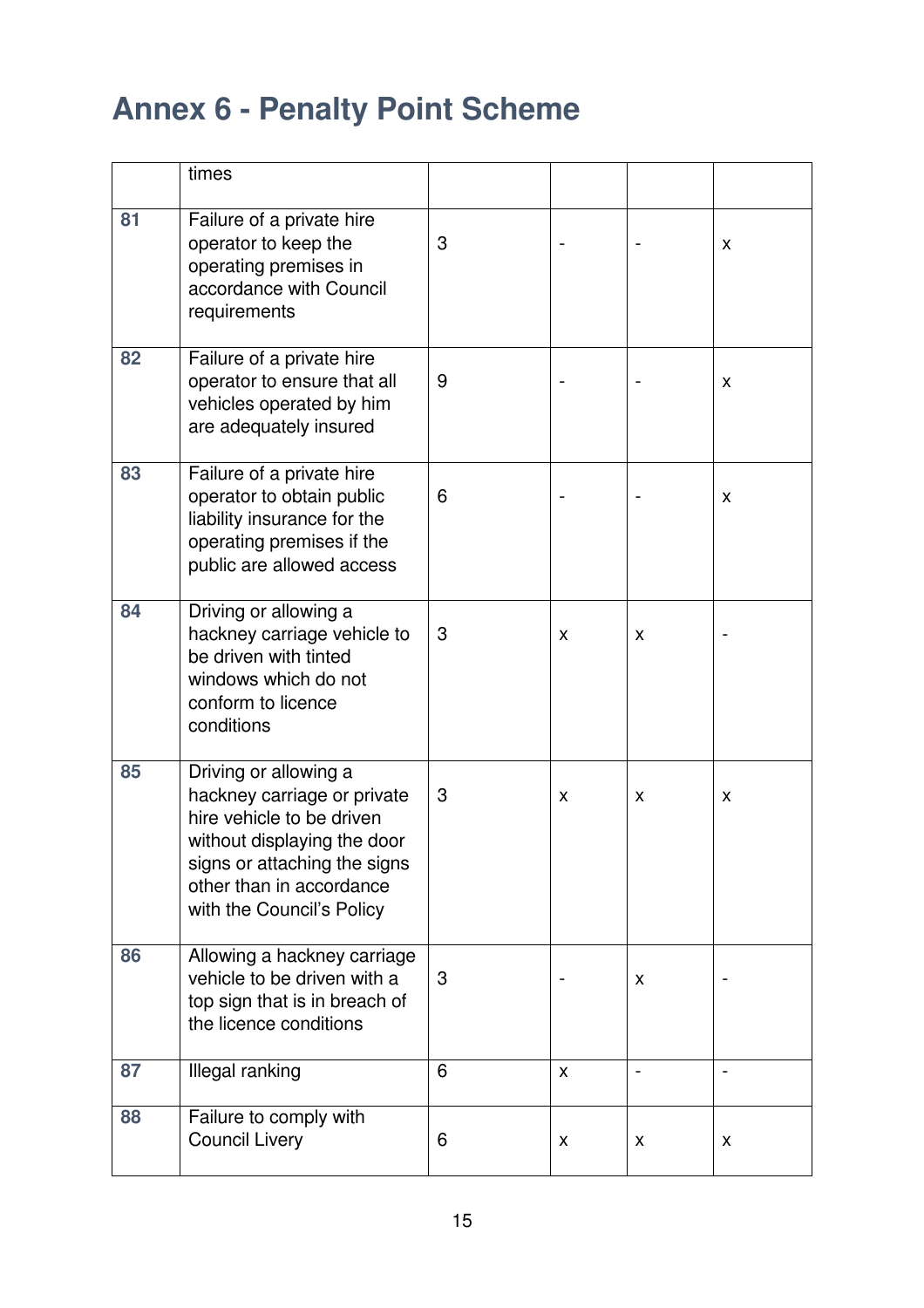| 89 | Smoking or allowing<br>smoking in an operator's                                                                   |         |   |   |        |
|----|-------------------------------------------------------------------------------------------------------------------|---------|---|---|--------|
|    | premises<br>1 <sup>st</sup> offence<br>2 <sup>nd</sup> offence                                                    | 6<br>12 |   |   | X<br>X |
| 90 | Driver allowing a customer<br>to smoke, including the use<br>of an electronic cigarette, in<br>a licensed vehicle | 6       | X |   |        |
| 91 | Failure to carry an<br>assistance dog without an<br>exemption certificate                                         | 12      | X | X | X      |
| 92 | Failing to conform to<br>statutory road signs                                                                     | 4       | X |   |        |
| 93 | Illegal or inappropriate<br>parking such as to cause an<br>obstruction to pedestrians<br>and /or other road users | 4       | X |   |        |
| 94 | Failing to accept travel<br>tokens for a legitimate<br>journey                                                    | 3       | X | X | X      |
| 95 | Unacceptable standard of<br>driving, witnessed by<br>authorised officer or police<br>officer                      | 6       | X |   |        |
| 96 | Late application for the<br>renewal of a licence                                                                  | 6       | X | X | X      |
| 97 | Failure to display internal<br>licence plates                                                                     | 4       | X | X | X      |
| 98 | Failure to produce the tariff<br>or advise of charges when<br>requested by the hirer                              | 3       | X | X | X      |
| 99 | Unsatisfactory appearance<br>of the driver or not                                                                 | 4       | X |   |        |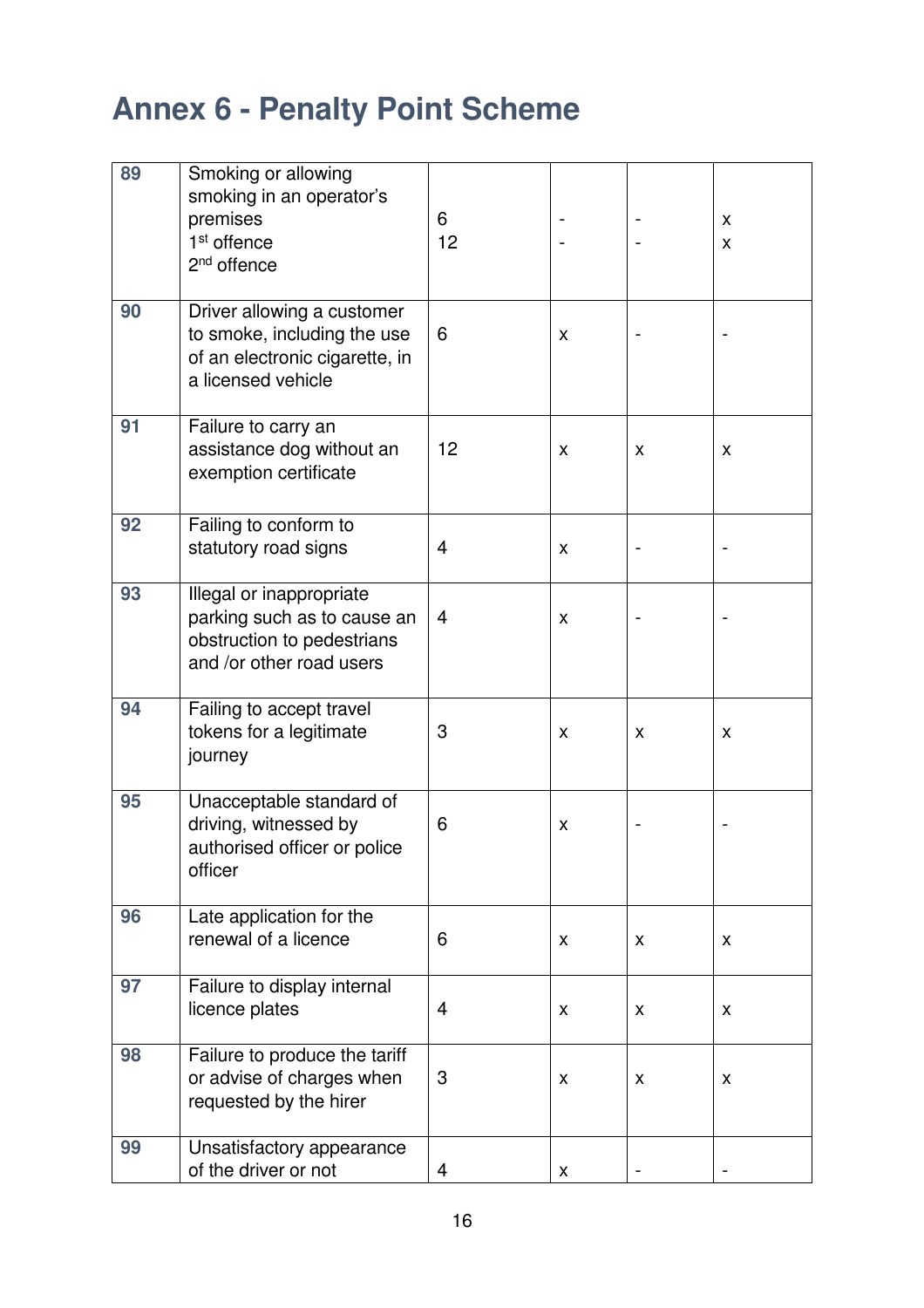|     | conforming to the dress<br>code                                                                                                                                                                                                   |             |                |   |   |
|-----|-----------------------------------------------------------------------------------------------------------------------------------------------------------------------------------------------------------------------------------|-------------|----------------|---|---|
| 100 | Providing false or<br>misleading information on a<br>licence application form, or<br>failing to provide relevant<br>information                                                                                                   | 6           | X              | X | X |
| 101 | Failure of private hire<br>operator / driver to honour a<br>booking without a<br>reasonable excuse                                                                                                                                | 6           |                |   | X |
| 102 | Dropping off or picking up a<br>fare in an inappropriate<br>place such as to cause an<br>obstruction or nuisance to<br>other road users                                                                                           | 4           | X              |   |   |
| 103 | Failure to carry plate<br>exemption notice in the<br>vehicle                                                                                                                                                                      | 6           | X              |   |   |
| 104 | Failure to notify the Council<br>of having being arrested,<br>cautioned or charged for an<br>offence or being the subject<br>of a criminal investigation<br>within 7 days of the said<br>action                                   | 6           | X              | X | X |
| 105 | Failure to comply with the<br><b>Highway Code</b>                                                                                                                                                                                 | 6           | X              |   |   |
| 106 | Failure to have a valid MOT                                                                                                                                                                                                       | 6           | $\pmb{\times}$ | X | X |
| 107 | Failure to notify the Council<br>of a change in contact<br>details where such failure<br>results in the Council being<br>unable to contact you<br>directly<br>1 <sup>st</sup> offence<br>$2nd$ offence<br>3 <sup>rd</sup> offence | 3<br>6<br>9 | X              | X | X |